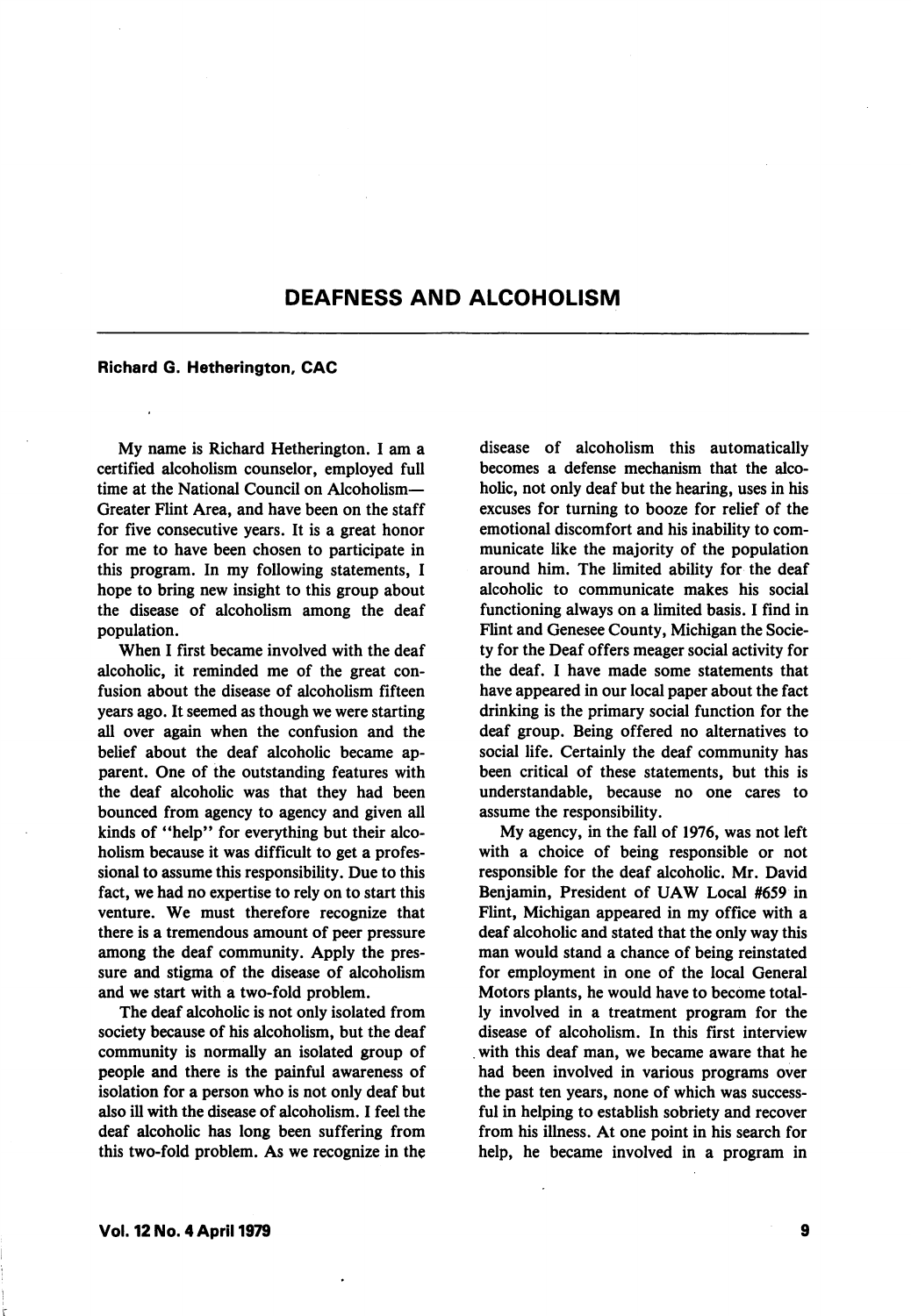which his wife served as his interpreter. Needless to say, because of her own emotional in volvement, this program was unable to furnish any beneficial help. Before this initial interview was over, out of necessity, many people became involved. I had people from the United Way Office in the city of Flint, I had our agen cy director, John Crane and others trying to figure out a way to implement a program of recovery that would be beneficial to this deaf alcoholic in his endeavors to seek help.

It was decided that there must be a program developed that consisted of a design to espe cially fit the needs of the deaf alcoholic. I was given the responsibility by the director of our agency to implement such a program. It reminded me, in those early days, of the old saying it was "the blind leading the blind". One of my first road blocks was the availability of money to be designated and earmarked for this special program. Again, my superior came to the rescue and allocated a small budget with which to start this program.

Not being able to use sign language myself, my first task was to find an interpreter that would fit into my budget. In my search, I found that in Genesee County, there were only 3 licensed interpreters. My first client was aware of one of those 3 interpreters and pre ferred to work through Bonnie Grossbauer. I, therefore, hired her to become the interpreter for the entire following program. On hiring this interpreter, I commenced individual counseling sessions with my first deaf alcoholic.

The word spread rapidly that we were work ing and attempting to put a program together for this special group. Within one month, the caseload built to 3 clients. The cost of this specially designed counseling session began to show that the high expense of the interpreter on a one to one basis would be too costly for the budget, the fee being \$7.50 per hour with a two-hour minimum.

Consequently on December 2, 1976, we found it necessary to re-evaluate this expen diture. From this evaluation, we became aware that for the total benefit of these people and for cost reasons, it would be wise to go in the direction of group work rather than individual counseling requiring the interpreter. At this

point, we had very little information to base our group work on, so we began with the con cepts of experimentation and in the following months, we allowed ourselves to make errors without considering the errors to be failures. We began to meet three hours every Thursday night and from these three hours, we began to continue to discover the many different needs that a deaf alcoholic group would encounter.

Our first experiment was based on the belief that for this particular type alcoholic, it was necessary that the group meeting be of a highly structured nature rather than the usual discus sion groups, the loosely knit group therapy or of Alcoholics Anonymous. As different as it is to work with this particular group, it was necessary for therapy to be direct rather than the usual procedure of waiting for feedback. We also found it necessary to designate one hour totally to the emotional aspects con tributing to the disease of alcoholism and modification of that behavior so as to achieve the understanding of why the drinking took place. This portion of the program on many occasions overlaps due to the fact of the emo tional sensitivity of the group.

It is my belief that treating the disease of alcoholism successfully, the philosophy of Alcoholics Anonymous must be enacted within the treatment. At this point we use the second hour totally for the understanding of the objectives and the goals of Alcoholics Anony mous. In the early stages, we ran into difficul ties and we have had to make some changes for the following reasons. We began by taking the group and the interpreter to A.A. meetings in various parts of the city with the A.A. groups' approval.

We observed that the group did receive many benefits from this experience, however, we found that these benefits were not necessarily the ones we were looking for. Number one, the group did find that they could be and were accepted by a body of people outside of their own community. They were not able to understand what was really taking place within the A.A. meetings. We were not able to understand why this took place and it was during the third hour of the meetings, which is open discussion, that we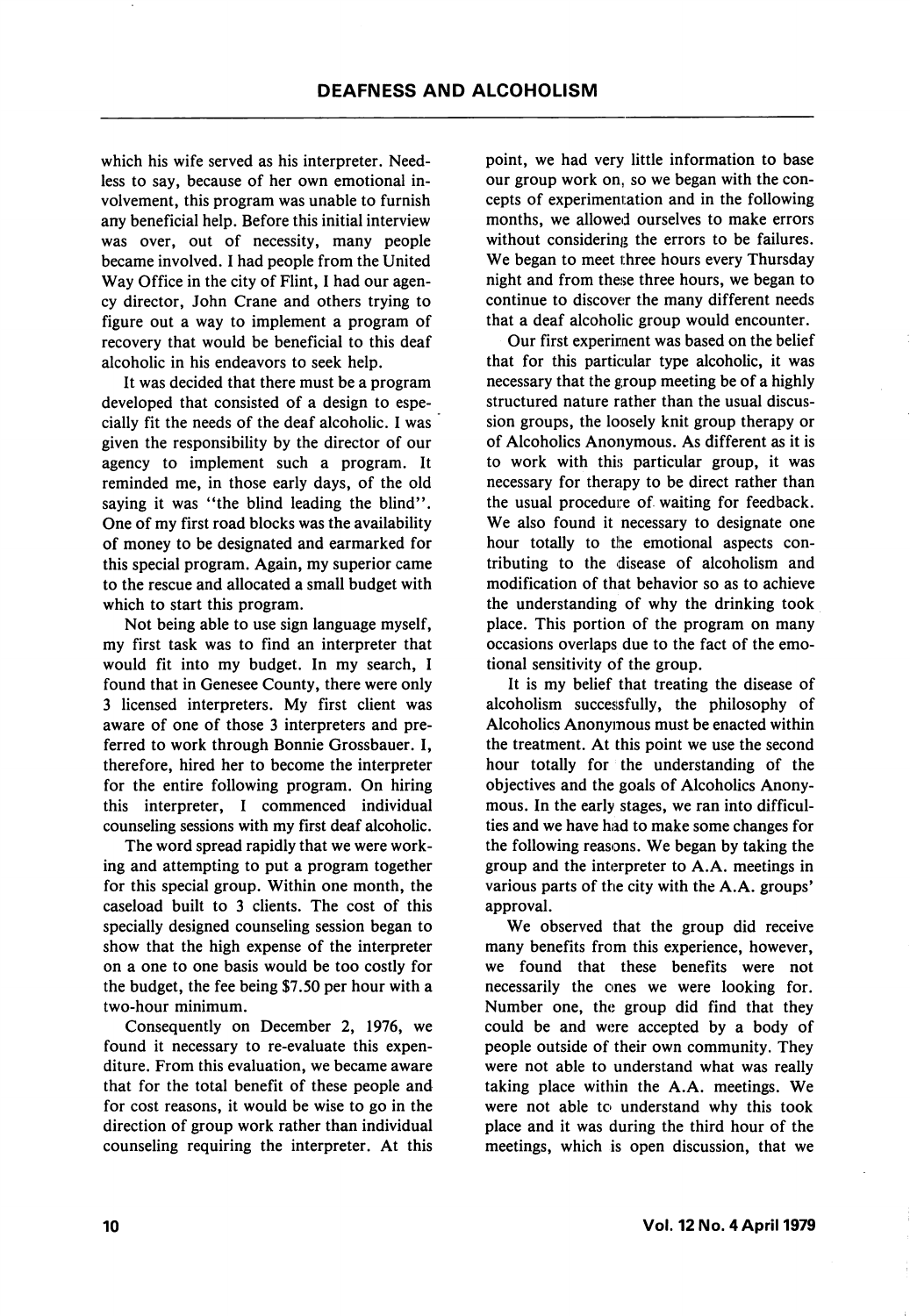found that there were many words being used in the Twelve Steps of A.A. that were not translatable into the sign language used by these people. Knowing the necessity of using the philosophy of A.A. in this group, it was necessary to meet with the interpreter and work out the rewording of the Twelve Steps of A.A. without changing the meaning behind the words. This was done so that the Twelve Steps were easily interpreted into the sign language. Now the group has their own A.A. program. I understand that this particular change could bring some criticism from other hearing A.A. members, however we continue, knowing full well this aspect and realizing the deaf alcoholic needed a program to follow. The following Twelve Steps are now being used in the second hour of our structured program:

- 1. We admitted we couldn't control our drinking and we couldn't control our lives.
- 2. Started to believe a power greater than ourselves could give us good mental health again.
- 3. We decided to give our lives to God as we know and understand Him.
- 4. Looked at the way we did things in our past when we were drinking and the way we do things now. Looking at both our good habits and the bad. We keep on with good habits and work on correcting our bad habits working toward a better sober life.
- 5. Admitted to God, to ourself, and another person the things we have done wrong in the past.
- 6. We are truly ready for God to help us remove our bad habits of the past.
- 7. We are truly ready for God to help us remove our bad habits we had in the past.
- 8. Make a list of all the people we have hurt in the past and truly want to change our bad ways of the past.
- 9. Try to make things right to the people we did bad things to in the past. But not if that would hurt that person or other people.
- 10. Keep on looking at the way we do things and when we are wrong, admit that we are wrong.
- 11. Sought through prayer and meditation

to improve our conscious contact with God as we know and understand Him, praying only for His will for us and the power to do it.

12. Having had a spiritual awakening be cause of these 12 steps we try to give this message to other alcoholics, and to practice these rules in our daily lives.

The past 15 months have been an exciting and rewarding experience for myself as the therapist and coordinator of the deaf program of NCA-GFA, INC. I have not been relieved of carrying a caseload of hearing alcoholics, but have been given permission from my superiors to put whatever amount of time that is needed into the deaf alcoholic program. I feel that I have received a great deal of new found experience and have had many reward ing experiences by working with this group. At the present time, we are carrying on the average of 10 deaf alcoholics in the group. I wish I could tell you that we have had  $100\%$ success, but we have not. In no way do I feel that we in Flint have all of the answers for the deaf alcoholic, but I do believe we are at a point that we are now able to evaluate this group and comfortably say we have some of the answers. On the completion of the last evaluation, we were very surprised to find that we were running approximately a 75% recovery rate which shows a great contrast to a 40% recovery rate with hearing alcoholics. I believe the success of this group comes from the pressure, the emotional depth and sincerity found in the deaf community. Those who fall in the 25%, meaning those who do not obtain complete sobriety, I firmly believe they have had an educational experience that will change some of their drinking habits even without total sobriety.

After being successful in helping the deaf alcoholic achieve sobriety, I found it necessary to commence working with the spouse of the alcoholic in order to establish a supportive community for the alcoholic to live in. I took one session a month and designated this session to work with these people as couples. Amazing ly, this turned out much better than my expecta tions. The spouse readily began to achieve the feeling of being part of this recovery program